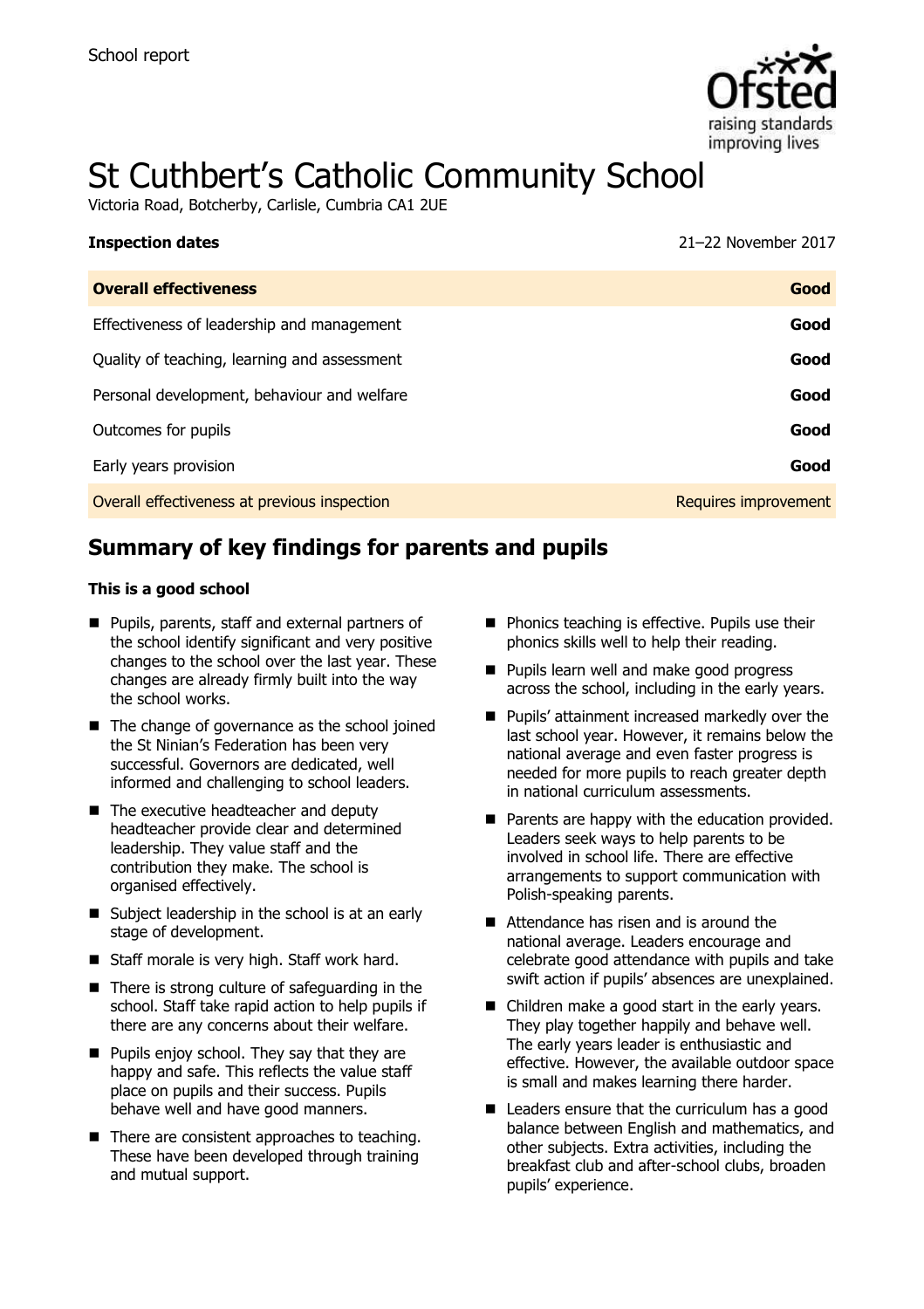

# **Full report**

#### **What does the school need to do to improve further?**

- **Ensure that leaders and other staff build on the improving teaching to challenge pupils** even more and increase rates of pupils' progress so that pupils' attainment is as high as possible.
- **Ensure that leaders and early years staff seek ways to provide more suitable space for** children to play and learn outdoors.
- Ensure that leaders and governors strengthen overall leadership further by implementing the planned development of subject leadership as part of the next phase of the school's improvement.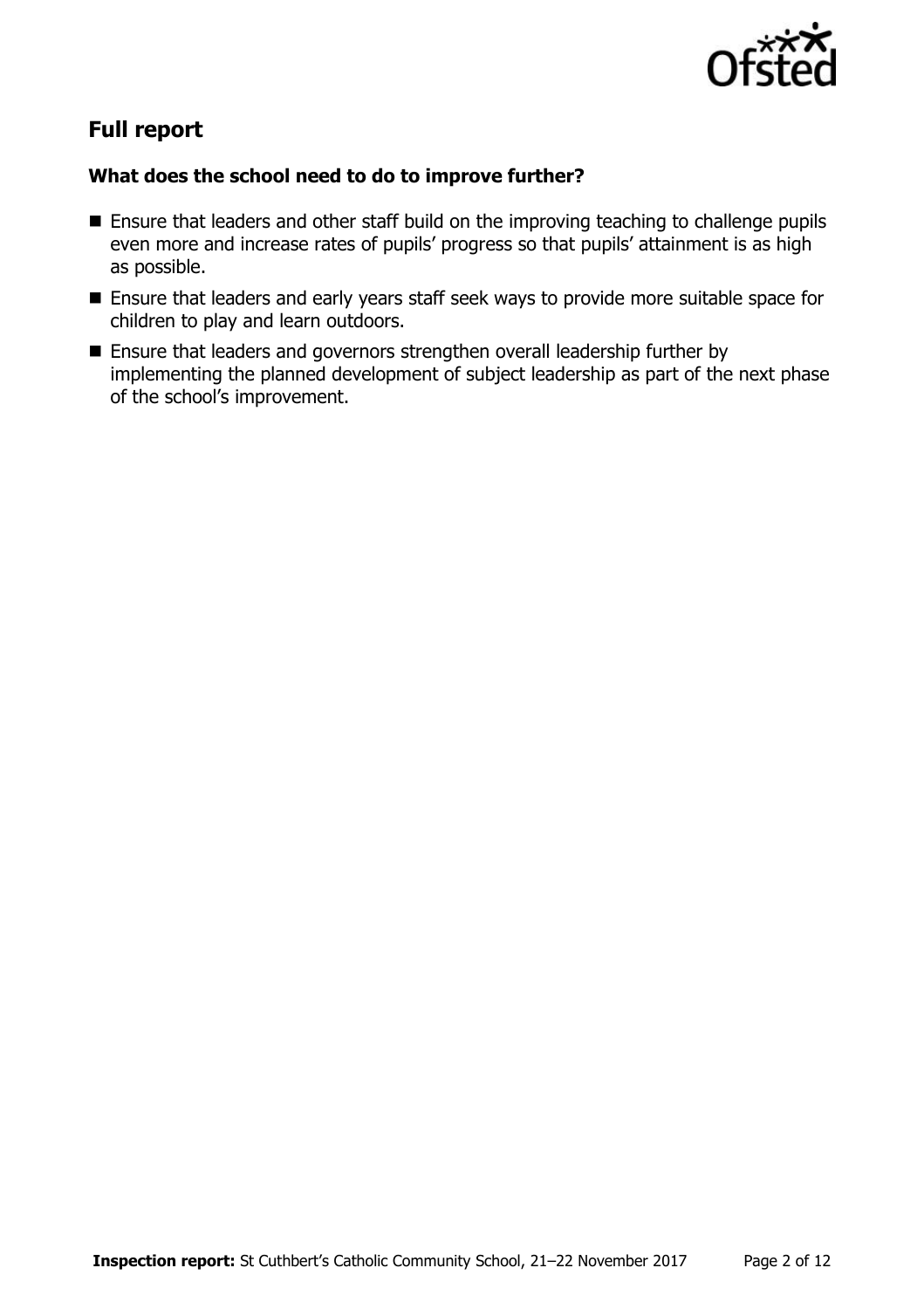

## **Inspection judgements**

#### **Effectiveness of leadership and management Good**

- The rapid improvement over the last school year demonstrates the highly effective leadership of the executive headteacher and deputy headteacher, and the impact of the new federation arrangements for governance. Senior leaders ensure that the school is a caring and happy place where pupils learn well and make good progress. Leaders make sure that the challenges some pupils and their families face are not seen as an excuse for poor achievement but as a reason for raising aspiration even higher. Leaders' expectations of themselves, staff, pupils and parents are very high.
- Leaders know the school very well. Their evaluation of its strengths and weaknesses is thorough. This leads to concerted action with clear priorities in a fast but step-by-step approach. For example, leaders and governors decided that it would be most useful for the uncompleted review of pupil premium spending, recommended in the previous inspection report, to be delayed a little longer. Leaders plan for this to take place early next term.
- While leadership of the school is enhanced by the adoption of tried and tested procedures established in the other federation school, leaders check that such procedures are also suitable for St Cuthbert's. Senior leaders ensure that there is close collaboration about subject leadership across the federation. However, specific roles and responsibilities for subject leaders have not yet been established at St Cuthbert's. This development is included in the current school improvement plan.
- Staff place a very high value on pupils and their learning. The school's positive culture is indicated by the number of times the inspector heard, 'I'm proud of you' said by staff to pupils during the inspection. Leaders recognise than many pupils are not from Roman Catholic families. However, they see one aspect of the school's faith commitment as meeting the needs of all. Staff model tolerance and respect for others and so build pupils' awareness of British values.
- Staff see themselves as part of a close team which aims to provide the best for pupils. Despite the recent changes, including to staffing itself, staff are determined to make this aim happen. Their very positive approach and team spirit have been nurtured by senior leaders. Leaders have taken clear decisions about staff deployment, for example to swap teachers between key stages at the start of this school year. This was to provide continuity for pupils and development opportunities for teachers. Leaders checked that this change was working and provided training and support to make sure that it was effective. Leaders have established a regular programme of training for staff. This includes sessions about curriculum development, teaching and safeguarding. The training has been one of the things that has led to the well-organised and consistent approaches to these aspects. In addition, staff openly and willingly share their expertise with each other. This extends across both schools in the federation.
- **Leaders have successfully redesigned the curriculum. They have set out clear principles** for this. The curriculum emphasises key knowledge that teachers have decided pupils would benefit from, in part to extend the limited experiences available to some pupils outside school. Leaders have made sure that due weight is given to subjects other than reading, writing and mathematics. They use externally provided programmes to help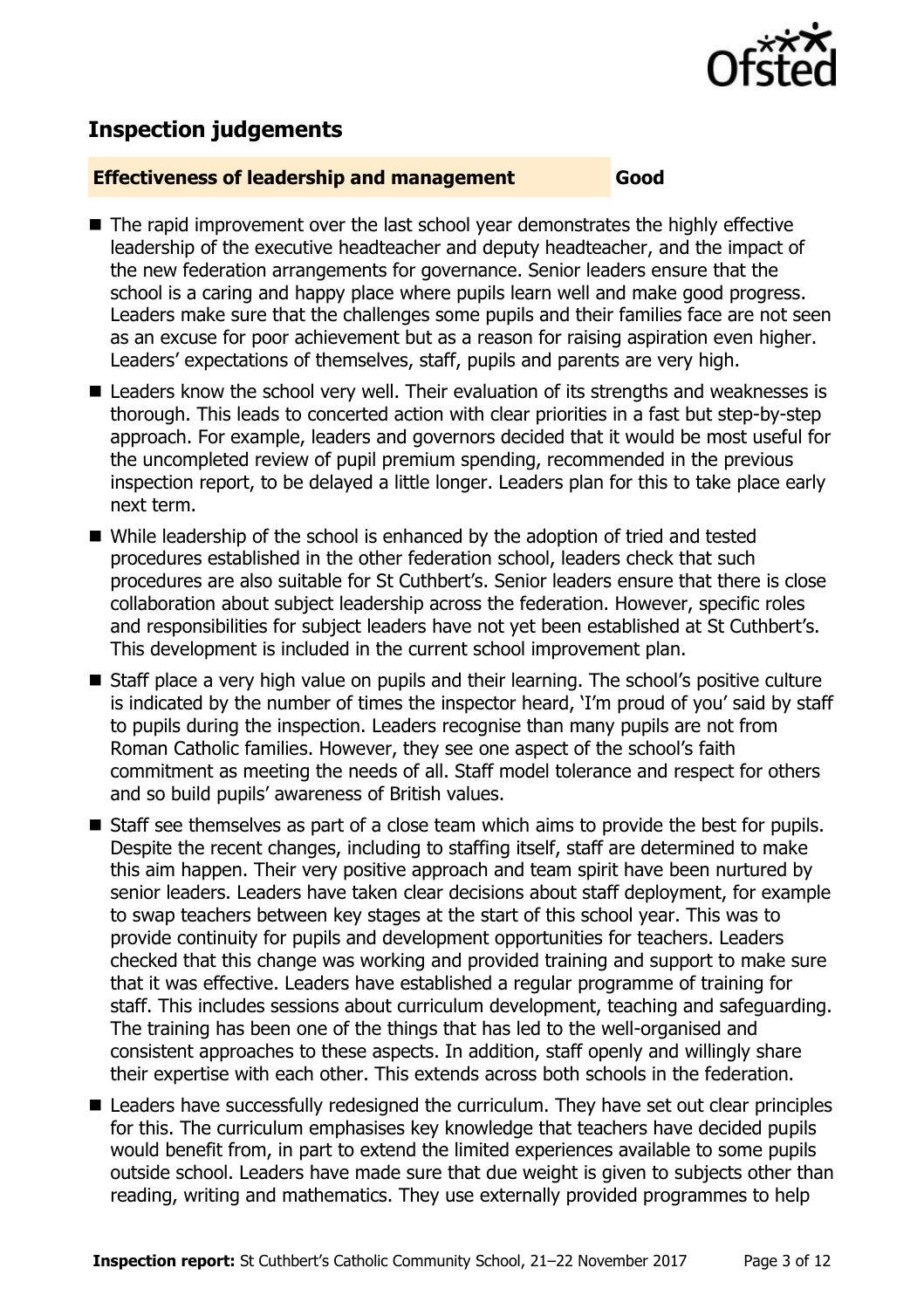

teachers bring subjects to life when they judge this will help teachers provide highquality teaching and learning. For example, there are weekly science lessons, which include practical experiments. Pupils told the inspector that they enjoy these. The inspector shared younger pupils' enjoyment in their singing as they practised for their Christmas play and in their phonics and mathematics learning. Pupils also extend their learning in after-school activities such as the keyboard and cross-country clubs.

 The parents I spoke with and those who completed Ofsted's Parent View questionnaire were highly complimentary about the school. They have confidence in staff and feel that their children learn well and are safe. They spoke about how behaviour has improved. Leaders have made a particular effort to help Polish-speaking families to be fully involved. Highly qualified Polish teaching assistants have been appointed. As well as their classroom responsibilities, these members of staff are available to translate written and spoken English where this is needed to help communication about school and family matters. Parents' enthusiasm about the school is also evident in the increasing number who volunteer to help, for example in hearing younger pupils read.

#### **Governance of the school**

- The school shares a single governing body with the other school in the St Ninian's Federation. This arrangement is highly successful. Governors are suitably experienced and have a good understanding of their roles and responsibilities. This, together with their determination and active contributions, supports the continuing improvement across the school.
- The review of governance recommended in the previous inspection report was not completed. The changes to governance and the positive impact of the new governing body mean that such a review is no longer needed.
- School leaders provide governors with suitably detailed information about pupils' progress and teachers' effectiveness. This means that the governors closely monitor the school's work. They ask searching questions of leaders to make sure that the school's work is as good as possible.
- Governors keep a close eye on the funding available to the school, including the additional funding for disadvantaged pupils, and to support the development of sport and physical education. They consider the use of this additional funding carefully and make sure that it is spent properly. They know that the extra funding for pupils who have special educational needs (SEN) and/or disabilities allows such pupils to be successful and make similar progress to others.

### **Safeguarding**

- The arrangements for safeguarding are effective.
- Leaders, staff and governors are highly aware of their responsibility to look after pupils and to ensure that they are properly protected from risk. Staff receive regular training about safeguarding which gives them the confidence to know what to do should they become aware of a child at risk. Both the executive headteacher and deputy headteacher are trained to lead on safeguarding actions so that there is always a suitably trained person in school even when the executive headteacher is fulfilling his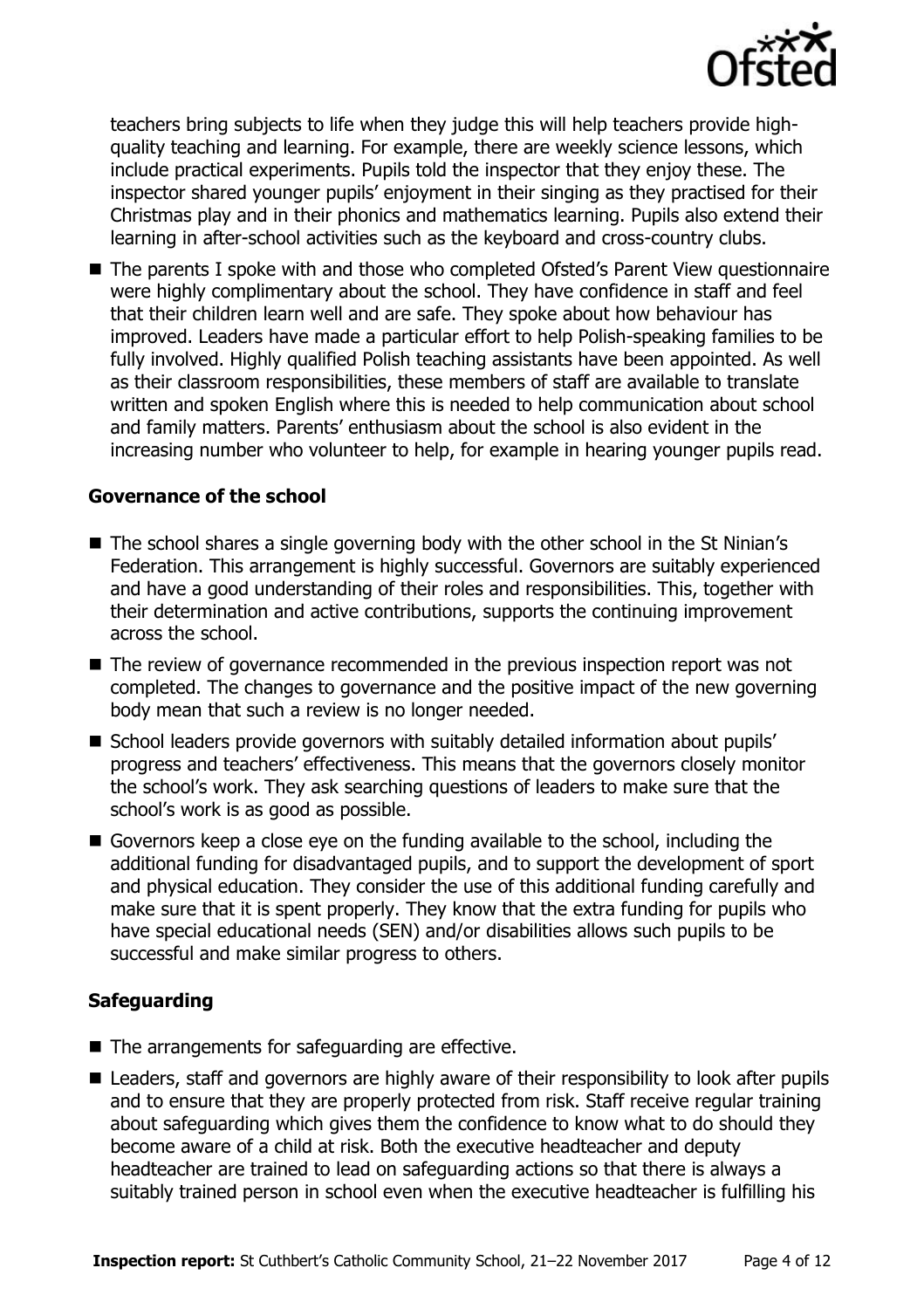

responsibilities in the other federation school. In fact, the federation links mean that, as with other leadership matters, additional support is available should it ever be needed.

- Leaders' actions when any concerns arise are swift and persistent. Leaders ensure that the appropriate external agencies are involved and they check that concerns have been followed up and eventually resolved. They are prepared to spend whatever time is necessary, including after school and at weekends, to make sure that pupils are safe.
- Safeguarding records and documents are kept meticulously. The school's commitment to safeguarding and the detailed policy about child protection are made available for parents on the school website.

### **Quality of teaching, learning and assessment Good**

- Teaching is effective. Pupils learn successfully and enjoy the activities teachers provide. Teachers have high expectations of what pupils should achieve and provide work which challenges pupils. For example, in the detailed analysis of poetry undertaken by pupils in Years 5 and 6. However, in order to increase the attainment of pupils by helping them learn even faster, teaching needs to challenge pupils even more.
- The teaching of phonics is systematic and provides pupils with skills they use with confidence in their reading. As with other aspects of the curriculum, staff use consistent approaches to teaching phonics across the school. Pupils enjoy singing as part of this learning. This helps to keep pupils' interest and encourages them to try hard.
- Teachers and teaching assistants work together closely to provide teaching which is well matched to pupils' starting points. This team approach is extended further by the inclusion of trainees and volunteers. These additional adults mean that pupils receive even more challenge and additional opportunities to practise their skills; for example, they have more opportunities to read to an adult in school.
- An experienced teacher of mathematics who is a specialist leader of education (SLE) provides continuing support to teachers in developing their teaching skills in mathematics. This includes leading some joint teaching sessions. Leaders and teachers identified that many pupils had gaps in their basic mathematical skills. Working with the SLE, teachers provide additional teaching for all pupils to fill these gaps. The rapid improvement in pupils' progress in mathematics indicates that mathematics teaching has rapidly improved.
- Teachers' consistent approaches to teaching literacy help pupils develop their writing. Teachers provide clear models for pupils in skills such as handwriting and presentation and, in a more fundamental way, through their positive relationships and high aspirations. They set clear standards for good behaviour and hard work, which pupils respond to very well.
- Teachers ensure that pupils are given learning activities as soon as they arrive at school each morning. This is one demonstration of teachers' determination to ensure that no learning time is lost during the school day.
- Teachers ensure that classrooms are attractive and welcoming which, in turn, supports pupils to learn well. Displays of pupils' work, for example celebrating the science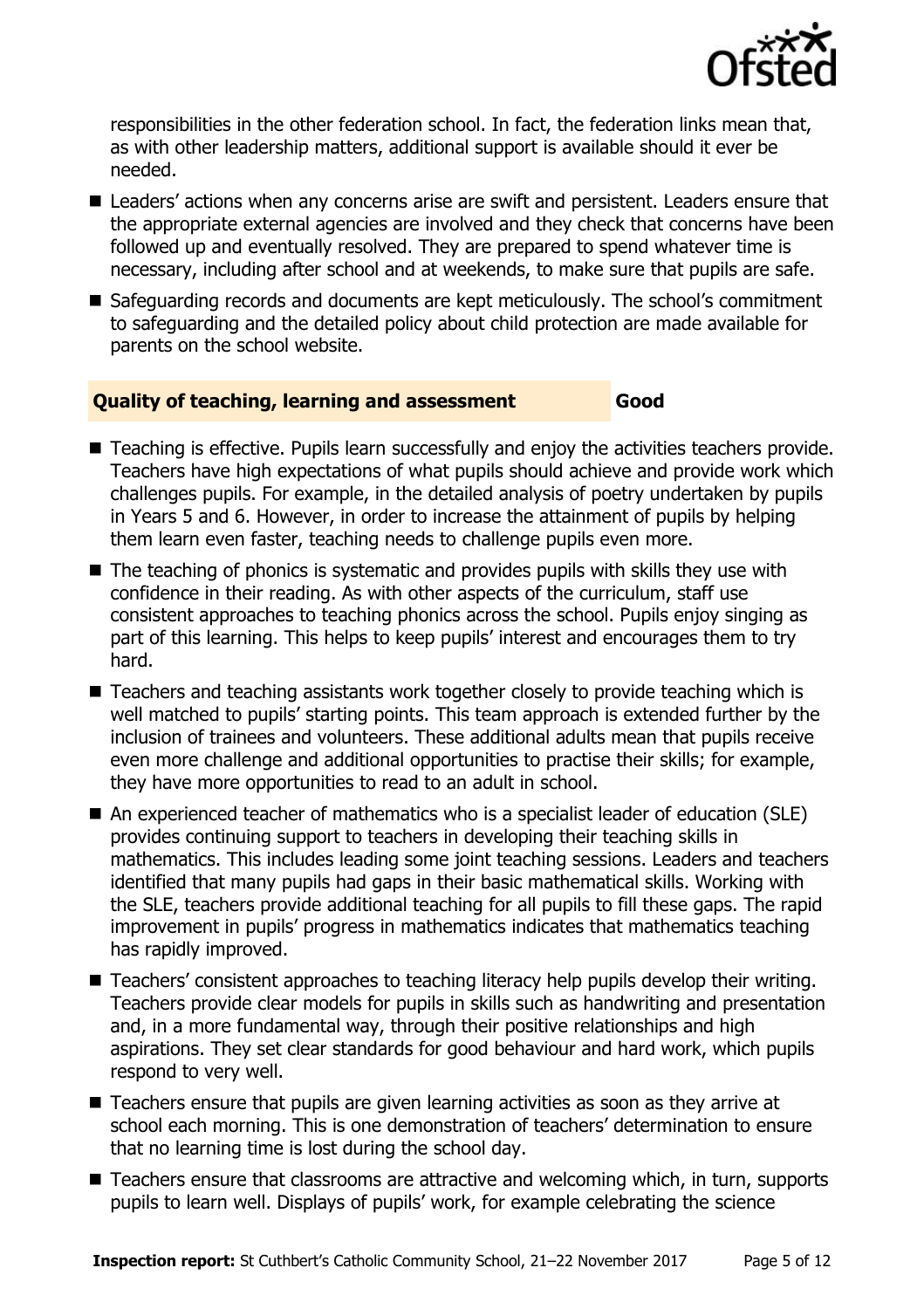

practical work done during the recent World Science Day, further encourage pupils to reflect on their success and enjoyment of learning.

- Leaders and teachers complete formal assessments of all pupils' achievement each term and use these to check that pupils make as much progress as expected. If any pupil is identified as at risk of falling behind, teachers offer additional teaching to speed up those pupils' learning. The achievement of such pupils is tracked even more closely.
- Leaders and teachers use their links within the federation and with other schools to check that their assessments are accurate. Teachers share their assessment of pupils' writing in a national programme as a further check. These processes and the close match between the school's predictions of pupils' marks in the national curriculum assessments and their final results show that the school's assessment systems are accurate.

#### **Personal development, behaviour and welfare Good**

#### **Personal development and welfare**

- The school's work to promote pupils' personal development and welfare is outstanding.
- Staff ensure that pupils' welfare is given the highest priority. This reflects the underlying principle of valuing each pupil throughout the school.
- $\blacksquare$  Many of the pupils who talked with the inspector said that there was no bullying in the school. A very small number said that it occasionally happened, but all were very confident that any issues would be quickly sorted out be staff.
- The school's systems for rewarding good behaviour and nipping poor behaviour in the bud are clear and well understood by pupils. School records indicate very few incidents of significant poor behaviour. This positive aspect of the school's culture gives pupils the confidence to concentrate on learning.
- Leaders and other members of staff ensure that families can access the support they need so that pupils can be happy in school. The breakfast club is freely available to all pupils and means that parents and teachers can be confident that pupils have a healthy breakfast so that they are ready to learn.
- **Pupils told the inspector that they feel safe in school and explained that this is because** teachers look after them. In addition, pupils are taught about keeping safe, for example by leaders arranging for the police to explain to pupils how they can be safe when using the internet and about firework safety.

### **Behaviour**

- The behaviour of pupils is good in lessons, as they move around the school and during breaktimes.
- Pupils, staff, parents and professional partners working with the school consistently identify that pupils' behaviour has improved rapidly over the last year.
- The inspector saw no instances of poor behaviour during the inspection. Teachers build pupils' good behaviour and self-esteem through their use of praise.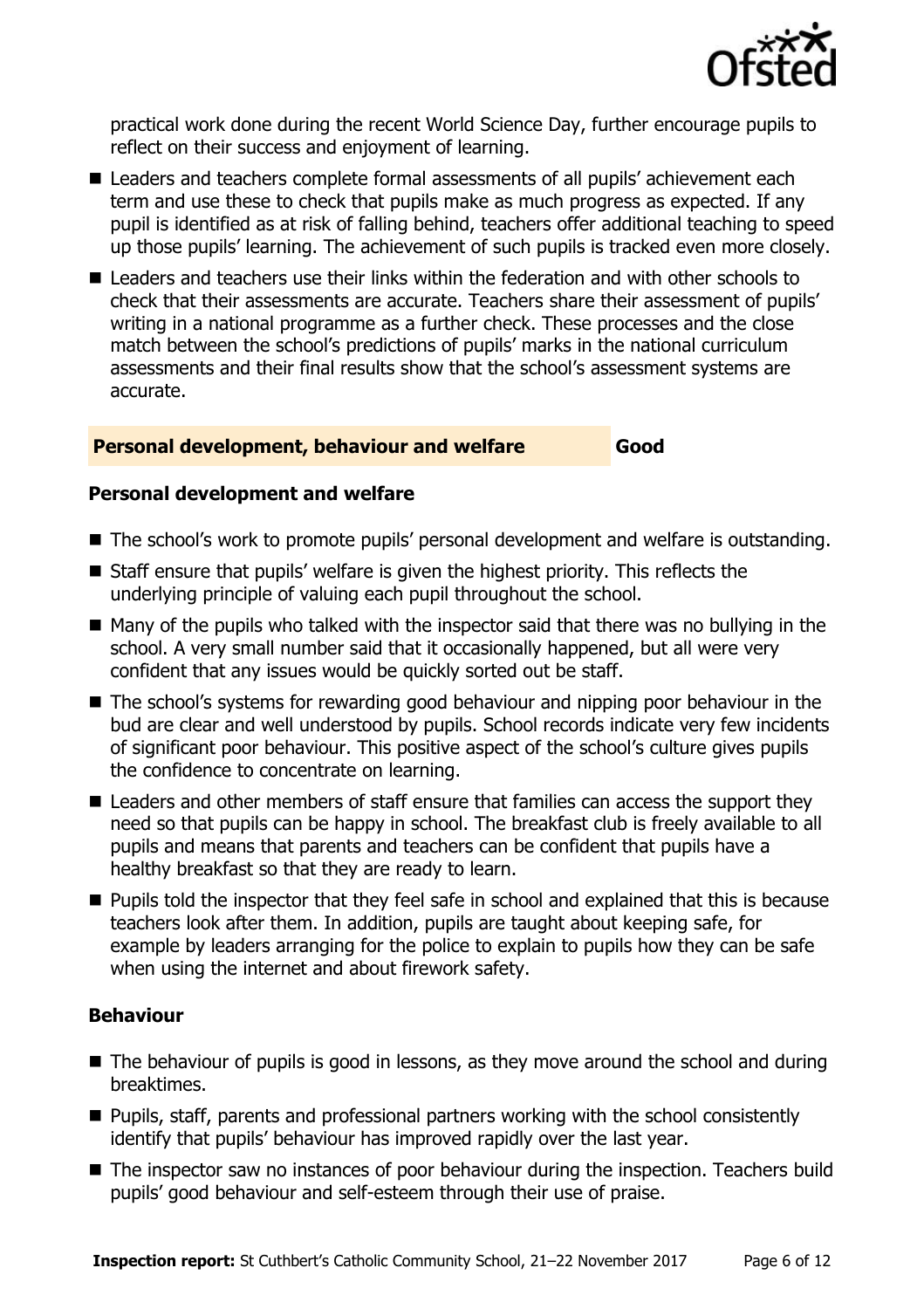

- **Pupils get along together well. They are friendly towards each other, whatever their** family backgrounds, and open and welcoming to visitors. They are keen to talk about their work and how proud they are of their school.
- There has been rapid improvement in pupils' attendance, which is now around the national average. In part, this reflects pupils' desire to be in school. It has also been achieved by staff members' determined challenge to families about the impact of absence and their support and encouragement to ensure that pupils attend properly.

#### **Outcomes for pupils Good**

- **Pupils across the school make good progress. Many pupils have low starting points. For** example, in 2016 and 2017 no Year 6 pupils were identified as having high prior attainment. This means that, despite the good progress pupils make, their overall attainment is below the national average. Leaders and teachers know that pupils need to make even faster progress than seen in many schools for pupils to finally reach average attainment. The school's systems to track pupils' progress set high expectations and check how many pupils make the accelerated progress needed to reduce the difference between pupils' overall attainment and the national average.
- The published information about pupils' achievement is subject to some uncertainty because the numbers in year groups are small. However, with the new leadership and stronger teaching, there are clear indications of improvement. For example, Year 6 pupils' progress in mathematics rose from being well-below average in 2016 to broadly average in 2017. Their progress scores in reading and writing also showed large gains. Different groups of pupils, including disadvantaged pupils and those who have SEN and/or disabilities, make similar progress to other pupils. In general, pupils from Polish families do at least as well as others.
- Pupils' attainment is rising. For example, in 2016 no Year 6 pupils reached the expected standard in reading, writing and mathematics combined. In 2017, half of Year 6 did. The scores for the national check of phonics skills in Year 1 show a similar pattern of improvement. Despite these gains, very few pupils reach greater depth in any of the national curriculum assessments.
- The school's own records indicate that pupils in all years make good progress in reading, writing and mathematics. This was confirmed by the work the inspector saw in pupils' books and during observations of teaching and learning. Samples of pupils' work retained by the school from the start and end of last school year provide particularly convincing evidence of the changes that have happened.
- The school's systems to measure pupils' progress in subjects other than reading, writing and mathematics are at an earlier stage of development than for these core subjects. However, inspection evidence shows that pupils also make strong gains across the curriculum, for example in science, music and religious education.
- **Pupils enjoy reading and develop the skills they need to read to find out information as** well as for pleasure.
- Leaders' commitment to give pupils a broad range of experiences supports pupils' development of the skills they need to be successful in the future. For example, in the 'St Cuthbert's Award'. This is a programme prepared by the school which encourages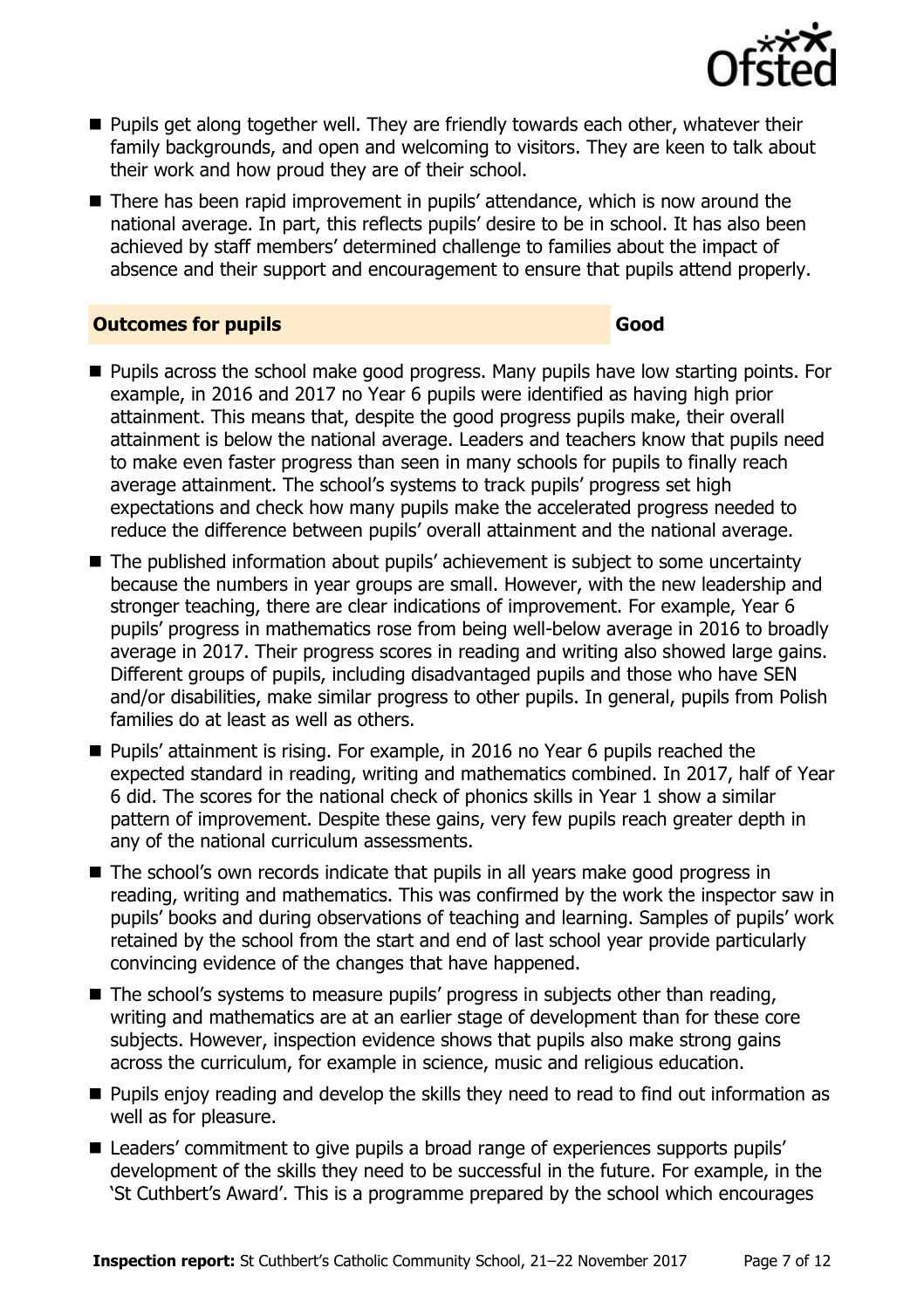

pupils in key stage 2 to complete a wide range of academic and social challenges. The successful development of pupils' spiritual, moral, social and cultural awareness contributes well to preparing them for the next stage of their education as they move through the school and eventually to secondary school.

#### **Early years provision Good Good**

- Leaders and governors have changed the arrangements for early years provision in the school since the previous inspection. Nursery-age children are now provided for by a private provider who operates from the Nursery facilities on the school site. While this provision is separate from the school, there is close contact about children who move on to the school's Reception class.
- Children in the Reception class make good progress and learn well. While their starting points are frequently lower than typically seen for children of their age, the proportion making the rapid progress needed to reach the good level of development required to be ready for Year 1 is increasing.
- Teaching is effective. Staff have good relationships with children. This gives children confidence when more formal teaching is taking place. The inspector saw children being skilfully supported in writing their own names. This teaching was closely matched to each child's stage of development. Children enjoyed this activity which further allowed the member of staff to develop pupils' speech and language skills.
- Children are well behaved. They play together well and support each other. For example, the inspector saw children helpfully working together to sort out inside-out sleeves of their outdoor coats.
- Pupils who may face additional challenges are supported well. For example, Polishspeaking children are given support to help build their confidence in speaking English so that they find it easier to play with others.
- The Reception classroom is of a suitable size for the number of children. However, their outdoor space is cramped. Children are provided with interesting resources both inside and out. These resources interest and engage them and provide for the development of their reading, writing, mathematical and social skills. However, the small space outside means that children have more limited access to activities which need more space, for example riding on pedal toys, running or jumping.
- The early years leader is effective. She knows the children well. She works closely with teaching assistants to make sure that children's learning is planned for and assessed. Staff use an internet-based system to share pupils' learning and development with parents. Parents find this helpful. Leaders make home visits as children join the Reception class to make sure that communication with parents gets off to a good start and school staff know each child's needs.
- The Reception classroom and outdoor area are safe. Children are closely supervised throughout the school day.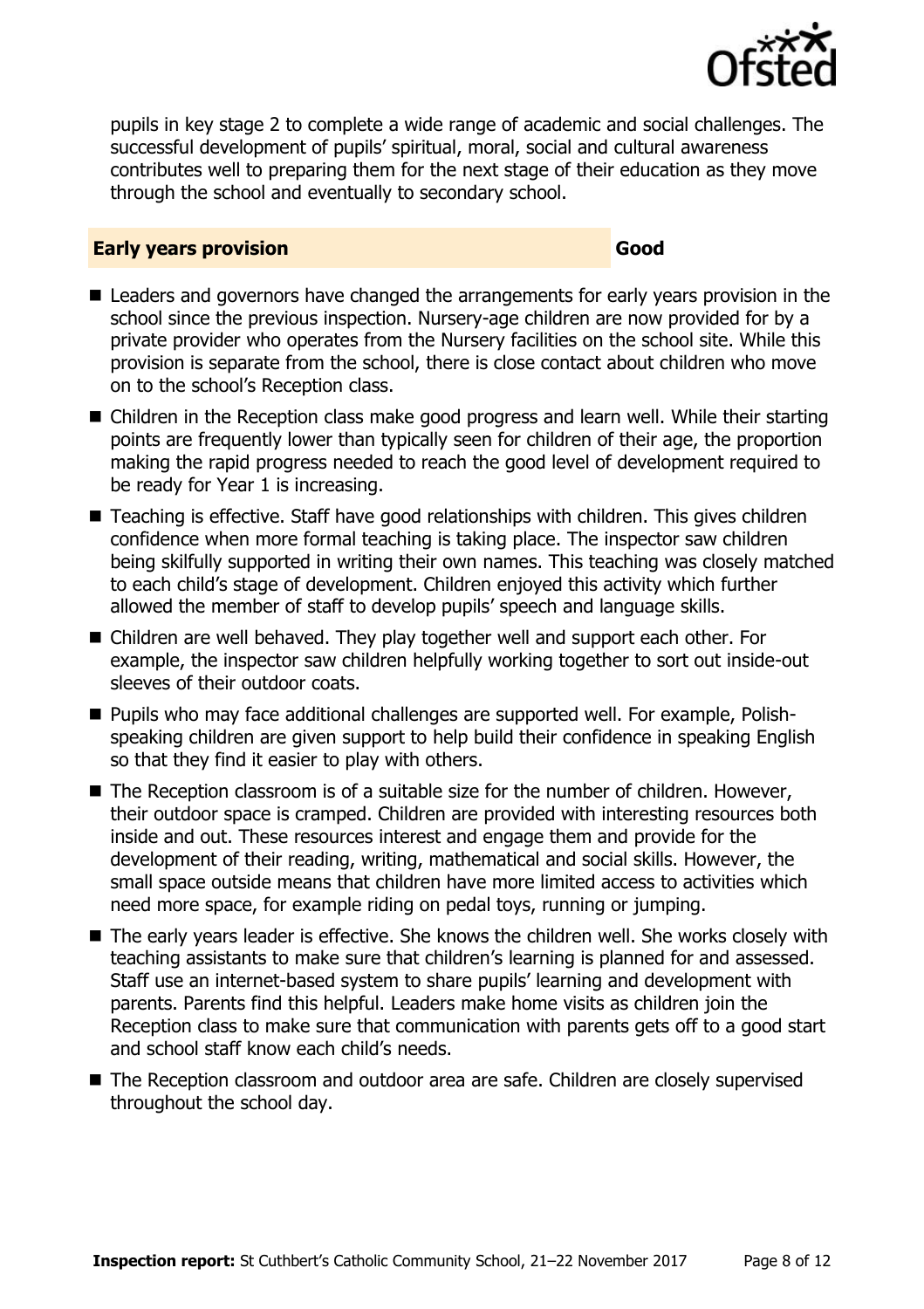

# **School details**

| Unique reference number | 112370   |
|-------------------------|----------|
| Local authority         | Cumbria  |
| Inspection number       | 10042439 |

This inspection of the school was carried out under section 5 of the Education Act 2005.

| Type of school                      | Primary                                            |
|-------------------------------------|----------------------------------------------------|
| School category                     | Voluntary aided                                    |
| Age range of pupils                 | 4 to 11                                            |
| Gender of pupils                    | Mixed                                              |
| Number of pupils on the school roll | 107                                                |
| Appropriate authority               | The governing body                                 |
| Chair                               | Mrs Joan Hadley                                    |
| <b>Headteacher</b>                  | Mr Chris Wilkins                                   |
| Telephone number                    | 01228 818201                                       |
| Website                             | www.st-cuthberts-carlisle.cumbria.sch.uk           |
| <b>Email address</b>                | secretary@st-cuthberts-<br>carlisle.cumbria.sch.uk |
| Date of previous inspection         | 23-24 September 2015                               |

### **Information about this school**

- This school is smaller than the average-sized primary school.
- Most pupils are of White British heritage. However, over a quarter are of other White backgrounds. Most of these pupils are from Polish families.
- The proportion of disadvantaged pupils is well above average. There is a high level of deprivation in the school's community.
- The proportion of pupils who have SEN and/or disabilities is above average.
- There have been a number of significant changes to the school since the previous inspection. These include: changes to governance as the school has joined with St Margaret Mary Catholic Primary School to form the St Ninian's federation; many appointments of new members of staff, including an executive headteacher and a new deputy headteacher; and the transfer of on-site Nursery provision from the school to a private provider. The Nursery provision is now inspected separately by Ofsted.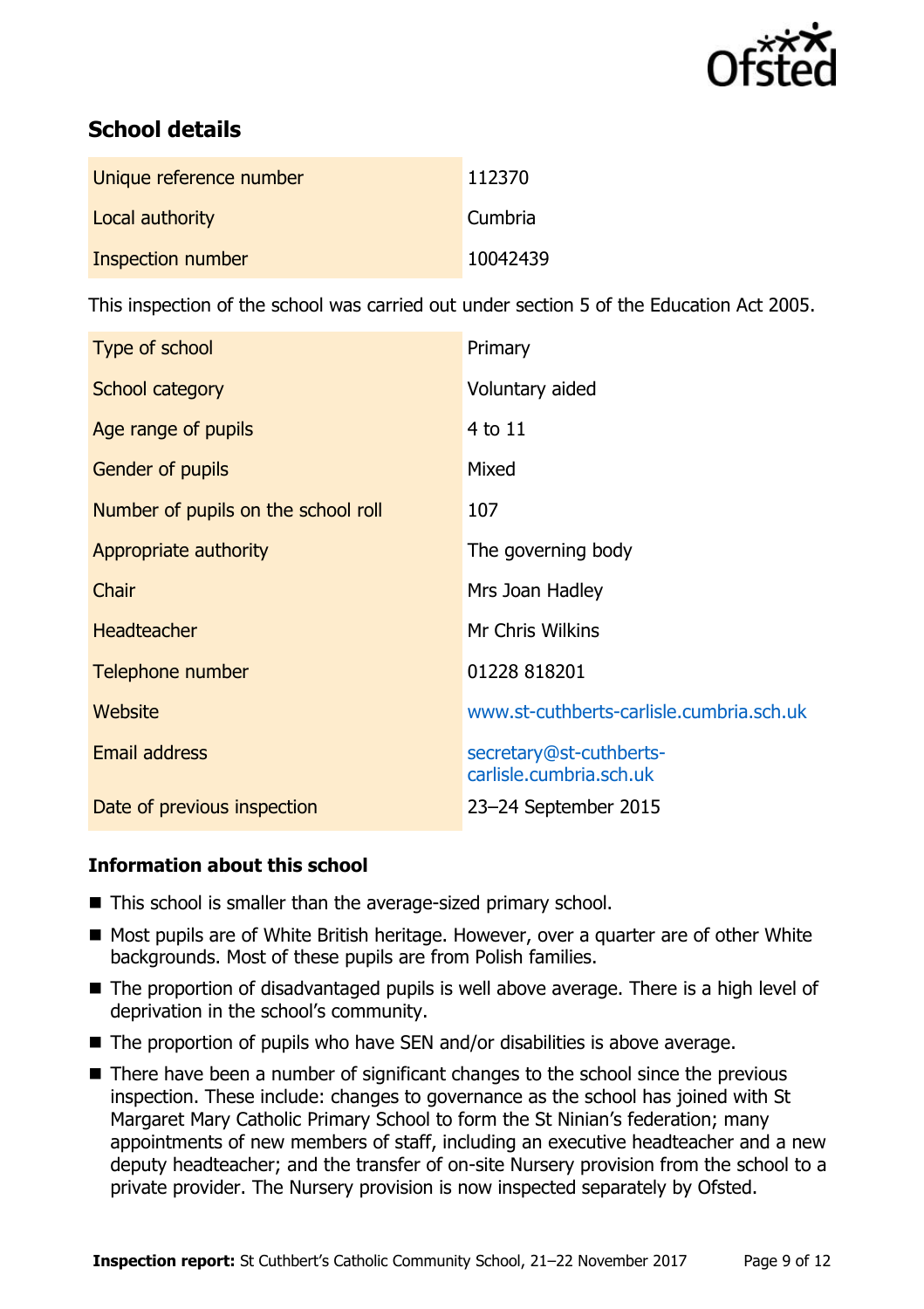

- The small number of pupils in Year 6 in 2016 means that the school is exempt from meeting the government's current floor standard for pupils' achievement in reading, writing and mathematics.
- The school meets requirements on the publication of specified information on its website.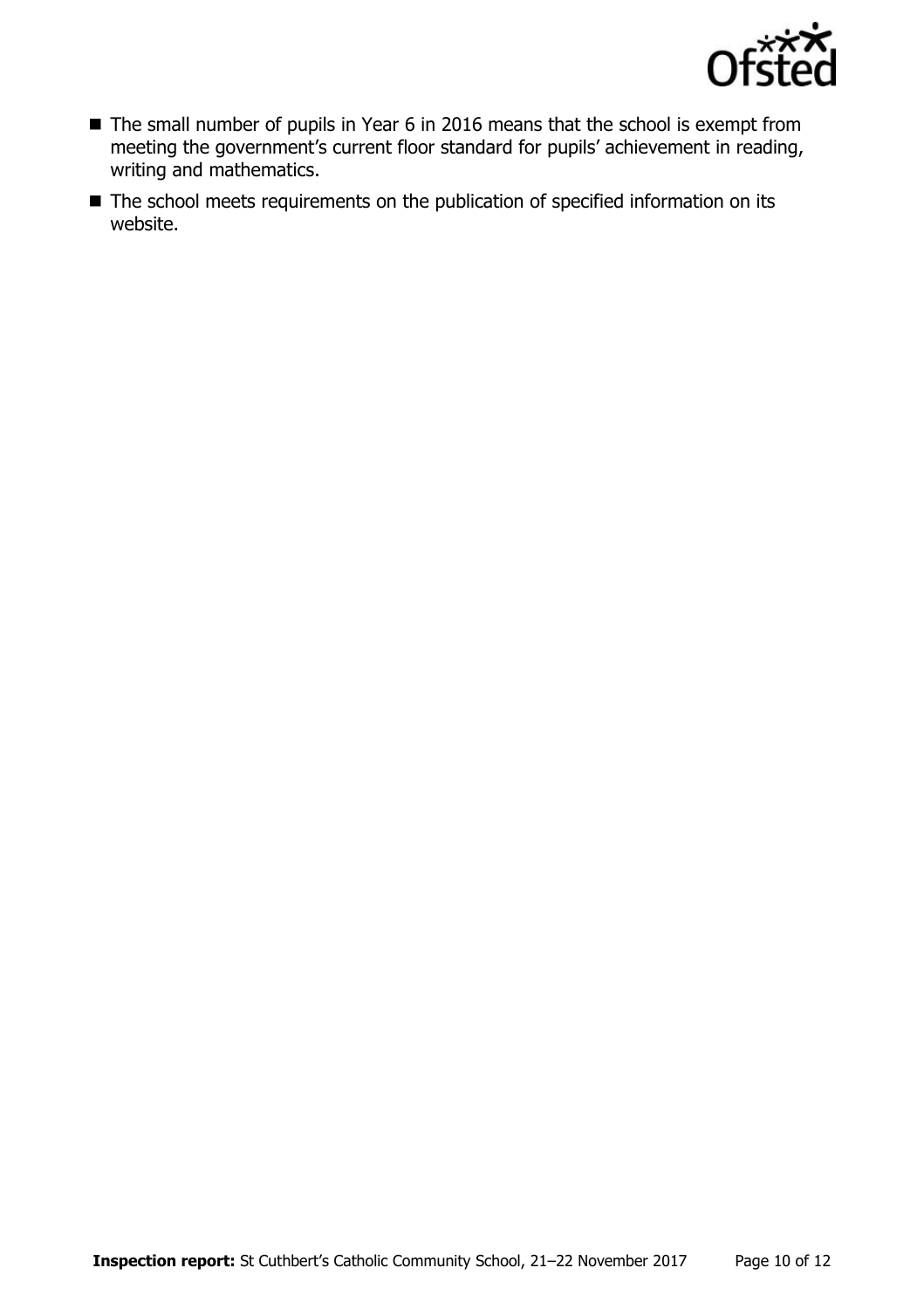

# **Information about this inspection**

- The inspector observed teaching and learning in all years of the school, including the early years. One such observation was completed jointly with the executive headteacher. He observed pupils' behaviour in lessons, around the school and during breaktimes. He visited the before-school club and after-school activities.
- $\blacksquare$  The inspector held meetings with the executive headteacher, the deputy headteacher, and a group of teachers and other members of staff. He had individual conversations with some members of staff including the early years leader. He met formally with a group of pupils and spoke with others during lessons and at other times during the school day. The inspector met a group of governors, including the chair of the governing body.
- The inspector met a representative of the local authority, together with the headteacher of another school who is involved in review and evaluation of St Cuthbert's School. The inspector spoke by telephone to a representative of the diocese and met the school chaplain.
- The inspector examined pupils' books during lessons and during a scrutiny of samples of written work across a range of pupils and subjects. The scrutiny was carried out jointly with the deputy headteacher.
- The inspector heard some pupils read and talked to them about reading.
- The inspector reviewed documents, including school polices, safeguarding information, the school's own evaluation of its effectiveness, the school improvement plan, minutes of governing body meetings, and information about pupils' progress and the impact of teaching.
- Eleven responses to Ofsted's online questionnaire, Parent View, were received. The inspector spoke with parents and other family members at the start and end of the school day. Eleven members of staff completed an online survey provided by Ofsted.

#### **Inspection team**

David Selby, lead inspector **Her Majesty's Inspector**